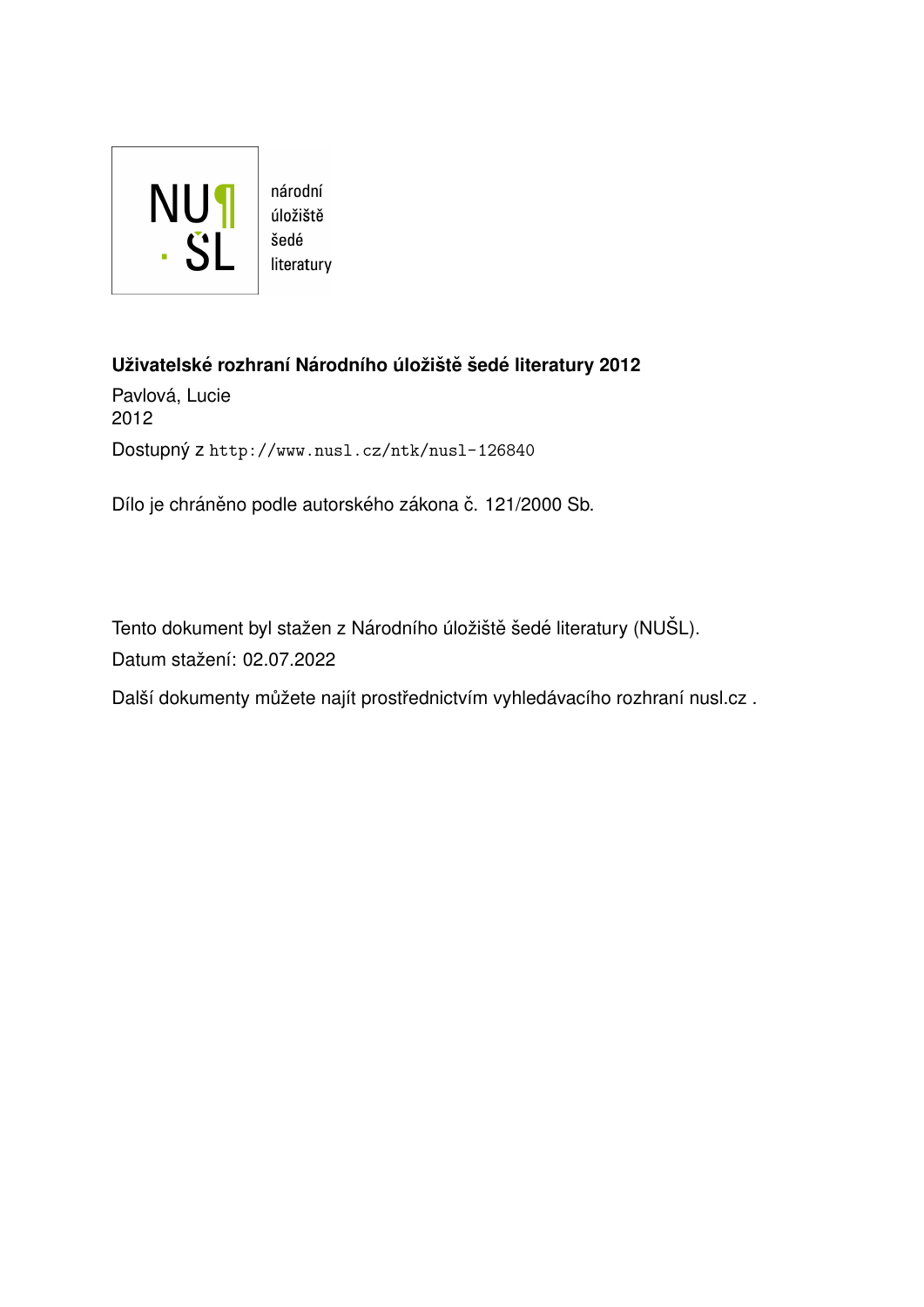

### *We help you to get the most from your information*

# **USER INTERFACE – NATIONAL REPOSITORY OF GREY LITERATURE**

## **[2012]**

# **MS FAST SEARCH FOR INTERNET SITES**

5th year of the Seminar on Providing Access to Grey Literature – October 2012 Mgr. Lucie Pavlová , INCAD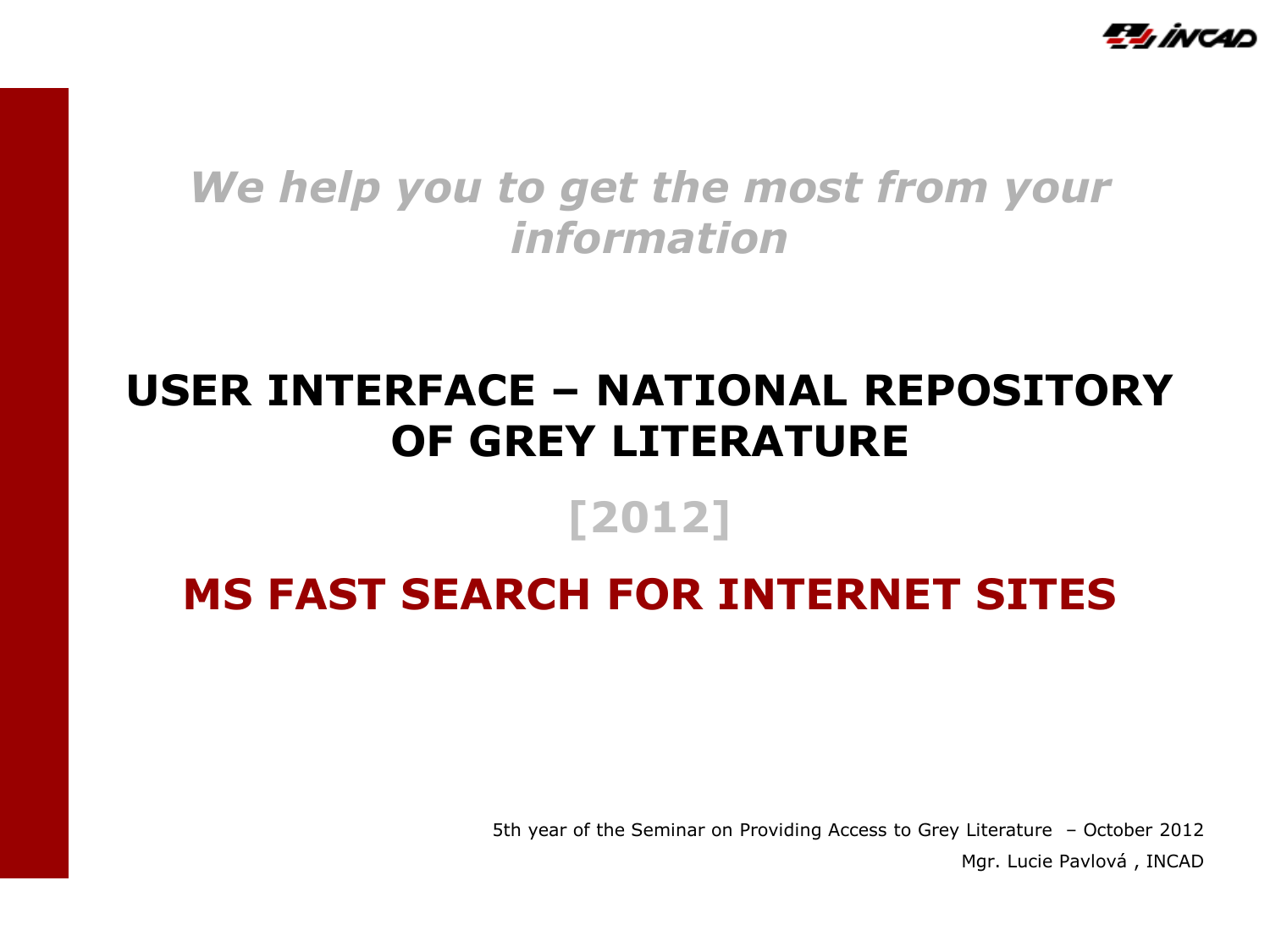

#### **AIM OF NLGR UI**

#### **PROVIDE NATIONAL REPOSITORY OF GREY LITERATURE - NRGL - WITH STABLE SINGLE POINT OF ACCESS INTERFACE FOR SEARCH, NAVIGATION AND INFORMATION SHARING, WHICH INTEGRATES HETEROGENOUS DATA SOURCES AND DOCUMENT FORMATS**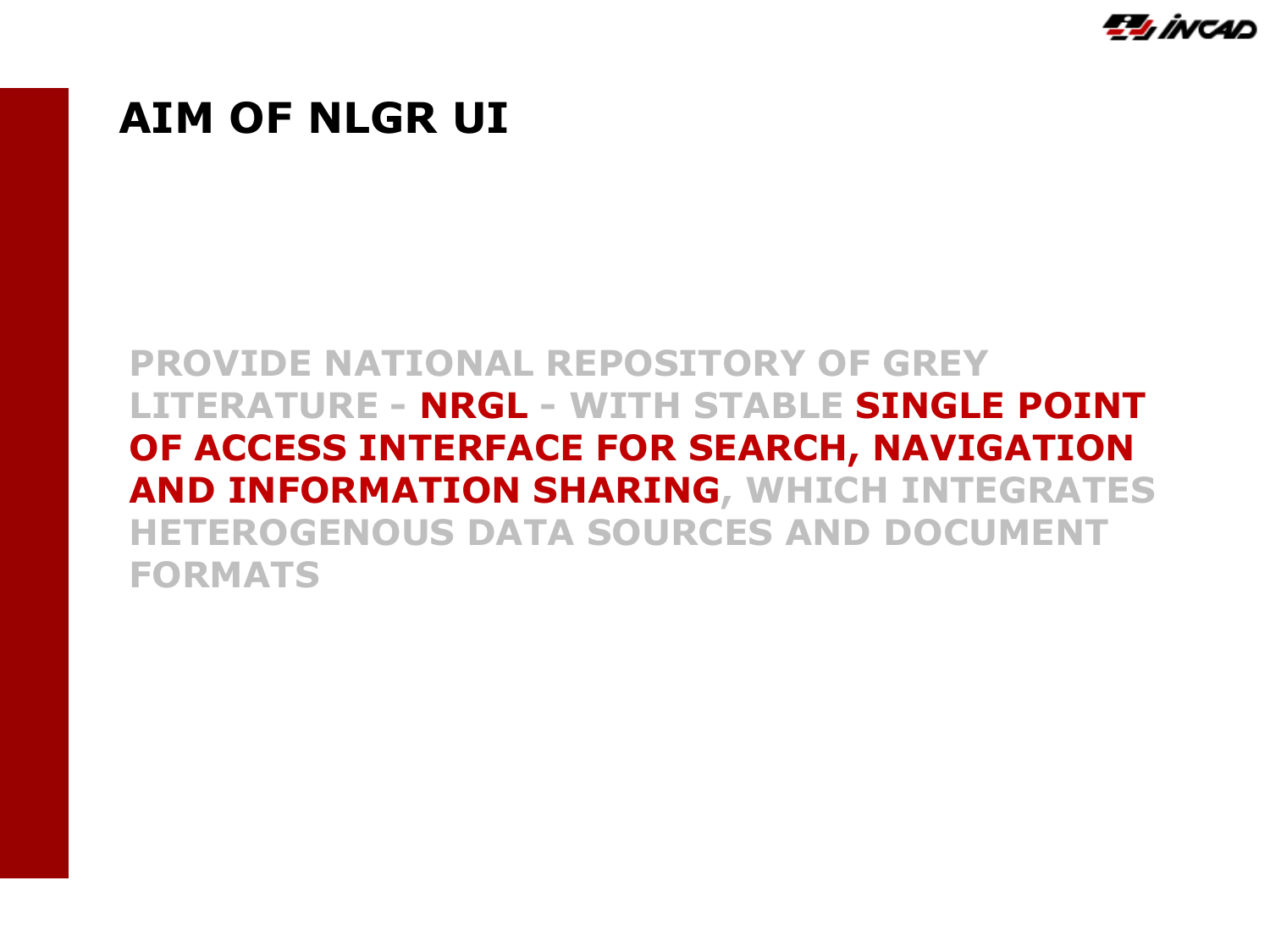

# **CHANGES SINCE 2011**

# **UI**

- Query completion
- Multi-level navigation: Data sources
- New navigation: Format
- New UI for mobile devices

### **SYSTEM**

- Query processing optimization
- New fields indexation
- Analysis of duplications

# **DATA (October 2012)**

- Number of records: 203 200
- Number of data sources: ??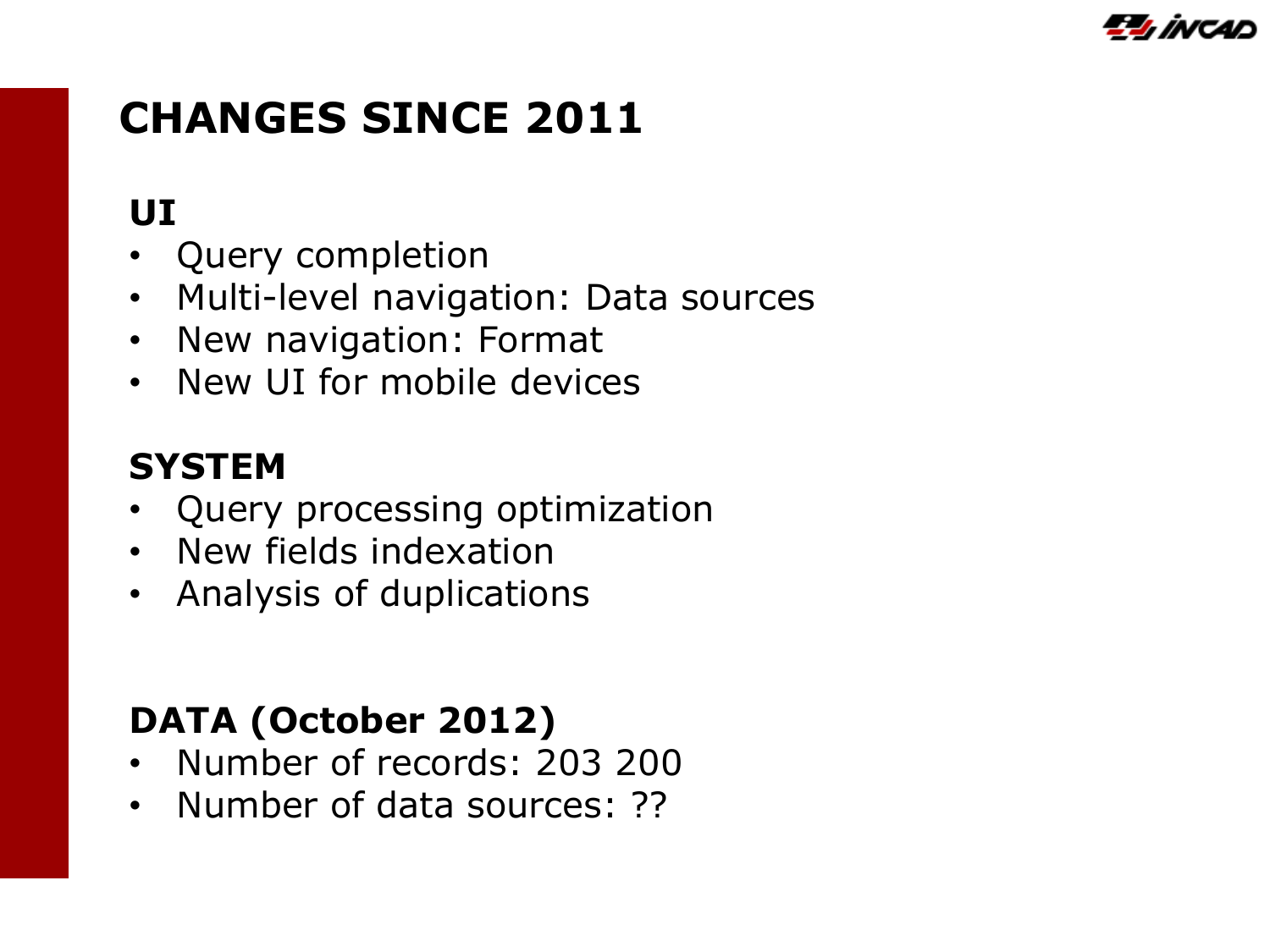

# **QUERY COMPLETION**

#### **Based on:**

- Keywords
- People

Min.3 letters Anywhere in field text

| les                                                                                                                                  |   |
|--------------------------------------------------------------------------------------------------------------------------------------|---|
| biomasa lesní                                                                                                                        |   |
| borovice lesní                                                                                                                       |   |
| buk lesní                                                                                                                            |   |
| buk lesní (fagus sylvatica)                                                                                                          |   |
| Česká zemědělská univerzita, Ústav aplikované<br>ekologie FLE, Kostelec nad Černými lesy                                             |   |
| Česká zemědělská univerzita v Praze, Fakulta<br>lesnická a environmentální, Katedra pěstování<br>lesů, Praha                         | a |
| Česká zemědělská univerzita v Praze, Fakulta<br>lesnická a environmentální, Laboratoř ekologie<br>krajiny, Kostelec nad Černými lesy |   |
| Česká zemědělská univerzita v Praze, Fakulta<br>lesnická a environmentální, Praha                                                    |   |
| Česká zemědělská univerzita v Praze, Ústav<br>aplikované ekologie, Kostelec nad Černými lesy                                         |   |
| cesta lesní                                                                                                                          |   |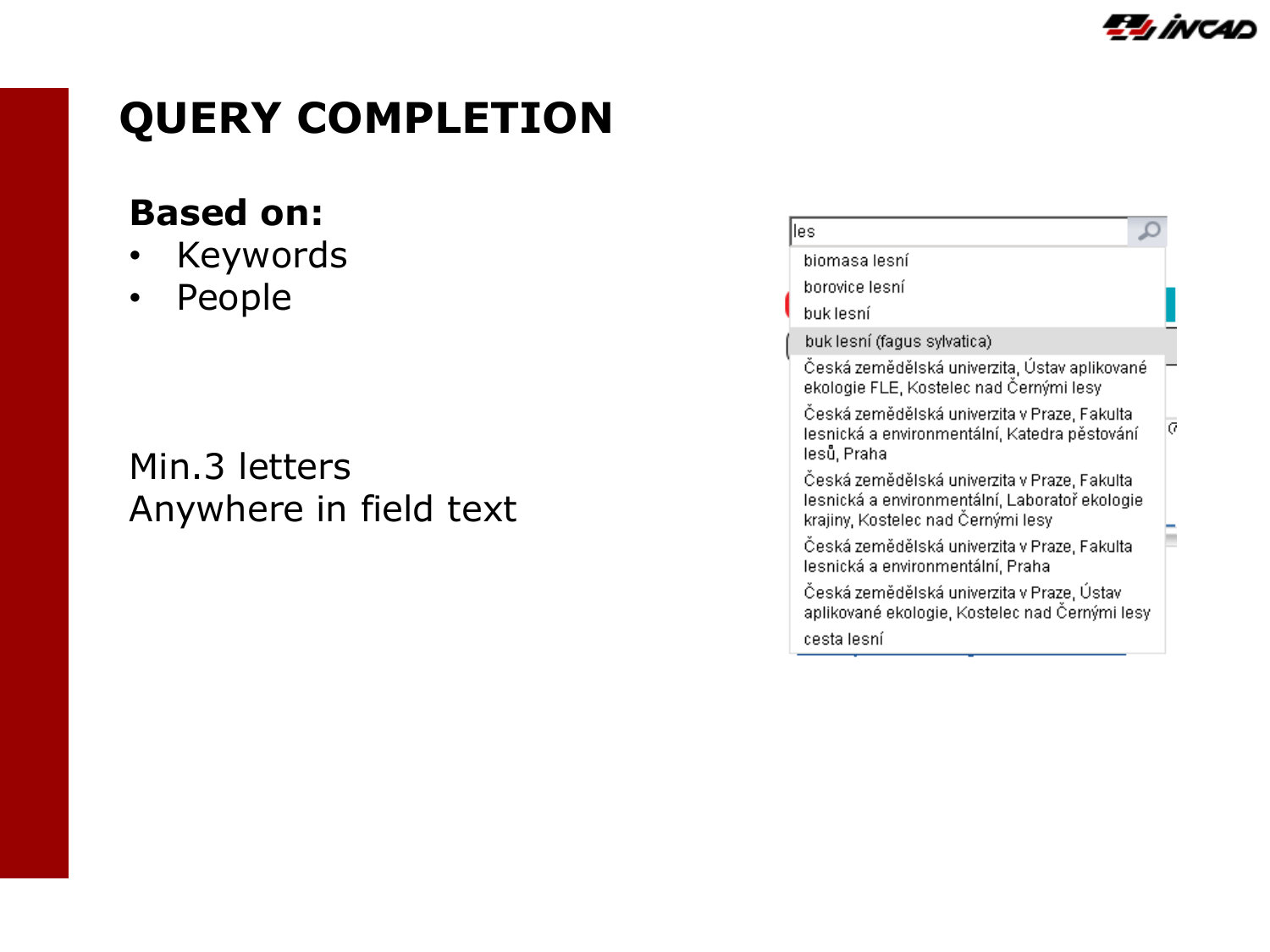

# **NAVIGATION**

#### **Adapted navigation: DATA SOURCES**

- More than 90 data sources
- 3 level tree

#### **New navigation: FORMAT**

- Text
- Video
- Image

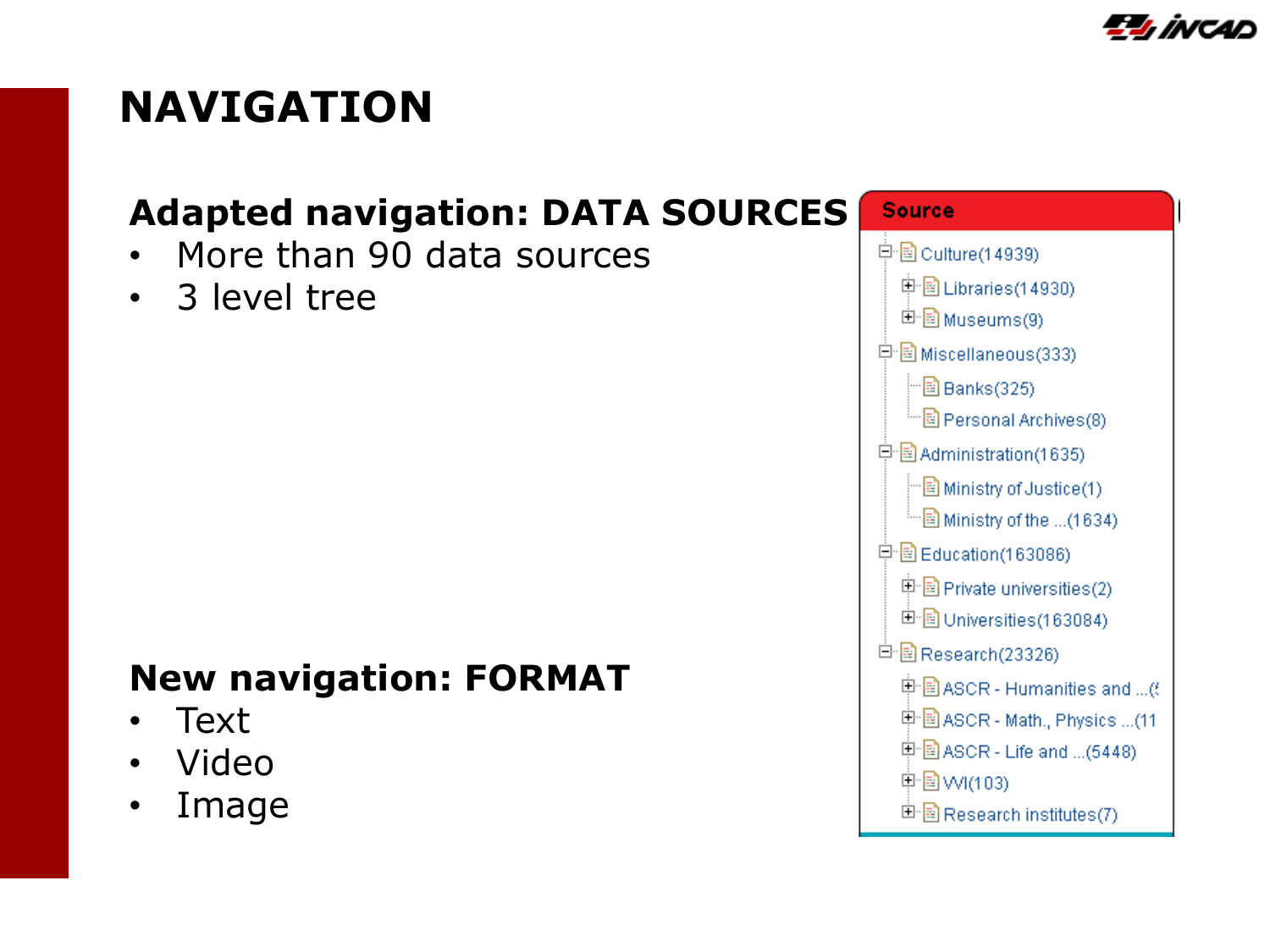

# **UI FOR MOBILE DEVIDES**

- UI simplification (no logo,…)
- Closed navigation
- One column of results

| <b>NATIONAL REPOSITORY OF GREY LITERATURE</b> |                                                                                                                                                                                                                                                |  |  |  |  |
|-----------------------------------------------|------------------------------------------------------------------------------------------------------------------------------------------------------------------------------------------------------------------------------------------------|--|--|--|--|
| No. 25                                        |                                                                                                                                                                                                                                                |  |  |  |  |
| <b>Source</b>                                 | Number of found documents: 203320                                                                                                                                                                                                              |  |  |  |  |
| Document type                                 | <b>WWW aplikace - komunitní portál = WWW</b>                                                                                                                                                                                                   |  |  |  |  |
| People                                        | application - comunnity portal / WWW<br>application - comunnity portal                                                                                                                                                                         |  |  |  |  |
| Keywords                                      | Tato práce se zabývá návrhovými vzory a jejich.<br>využitím v oblasti webových aplikací. Práce je                                                                                                                                              |  |  |  |  |
| <b>Publishing date</b>                        | rozdělena do dvou hlavních částí. První část<br>obsahuje nástin problematiky a představení<br>wtvořené<br>Jan Žmolík ; vedoucí práce Jiří Vraný<br>Technical University of Liberec 2021<br>Available to registered users in the Library of TUL |  |  |  |  |
| Format                                        |                                                                                                                                                                                                                                                |  |  |  |  |
| Language                                      |                                                                                                                                                                                                                                                |  |  |  |  |
|                                               | Analýza vztahu genetických marketů a<br>užitkových vlastností skotu.                                                                                                                                                                           |  |  |  |  |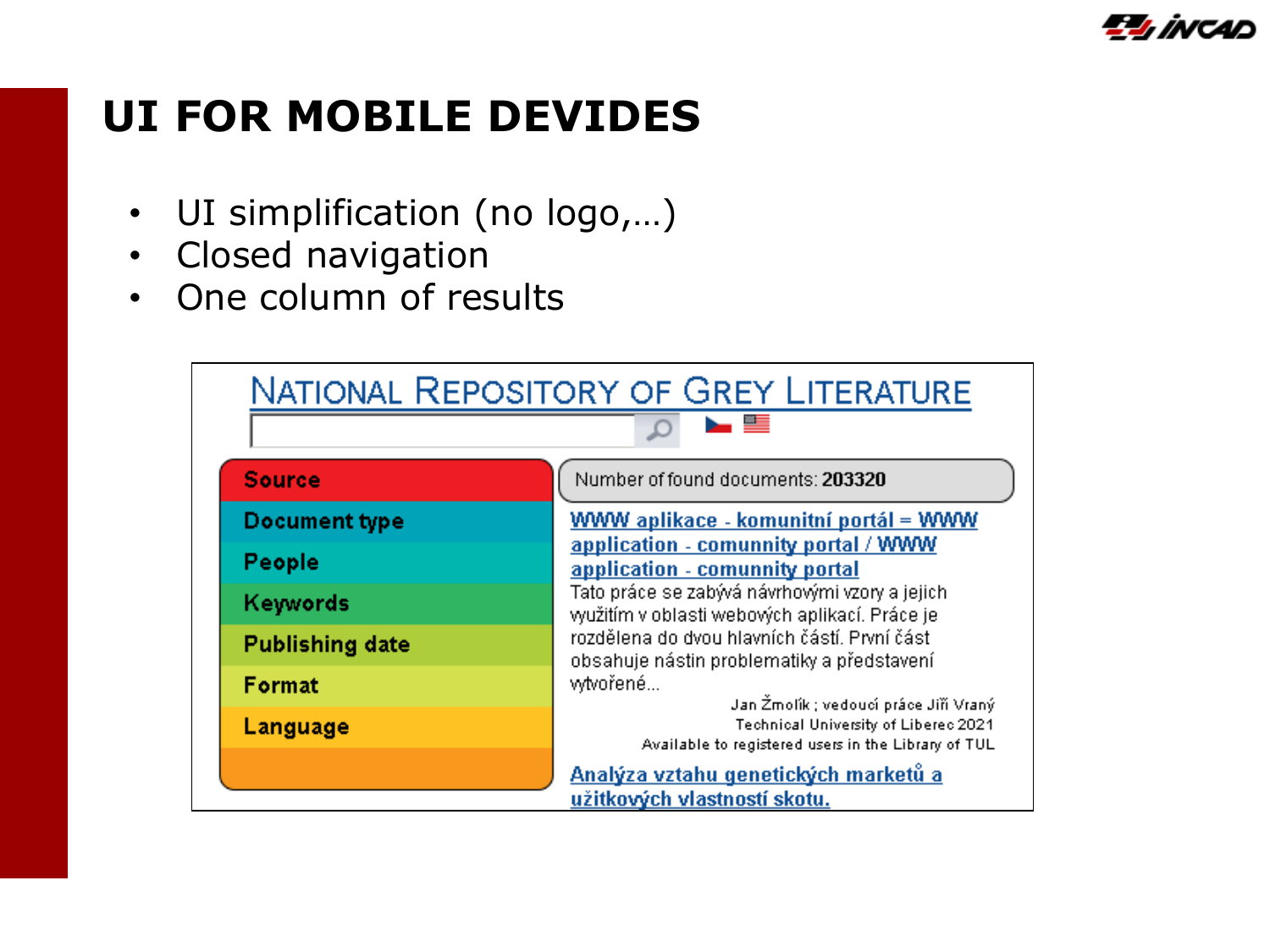

# **QUERY PROCESSING OPTIMIZATION**

### **QUERY**

- Elimination of diacritic
- Stemming

### **RANGING OF RESULTS**

- Based on the location and frequency of words
- Document parts by weight
	- 1. Main title
	- 2. Person
	- 3. Keywords and other titles
	- 4. Document body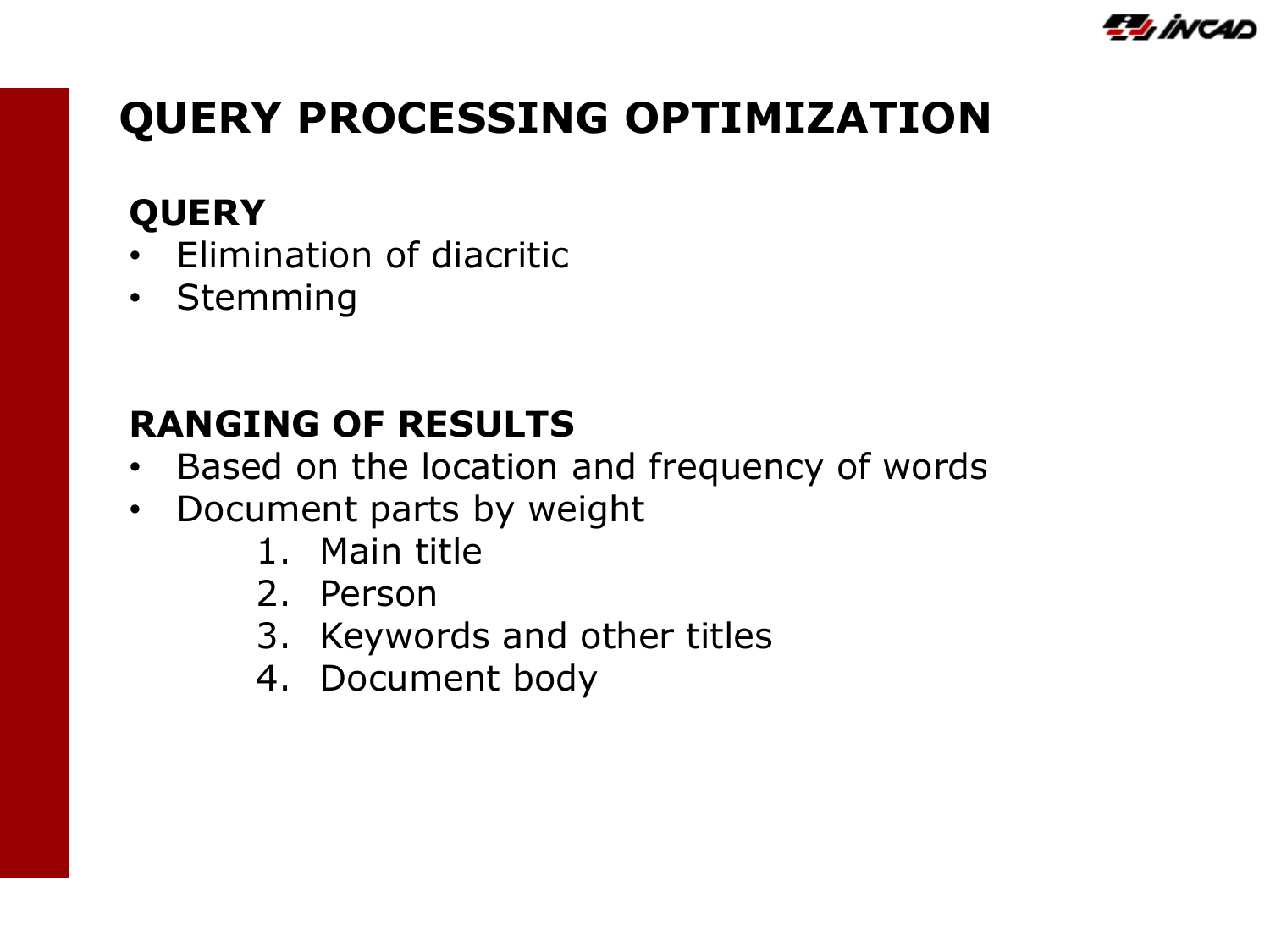

# **NEW FIELDS IN INDEX**

#### **New fields selected**

Conference name Project number Project supplier ISBN ISSN

#### **Modification of conversion tables**

Data ssources Document type (*Program to detect unmapped types of document*)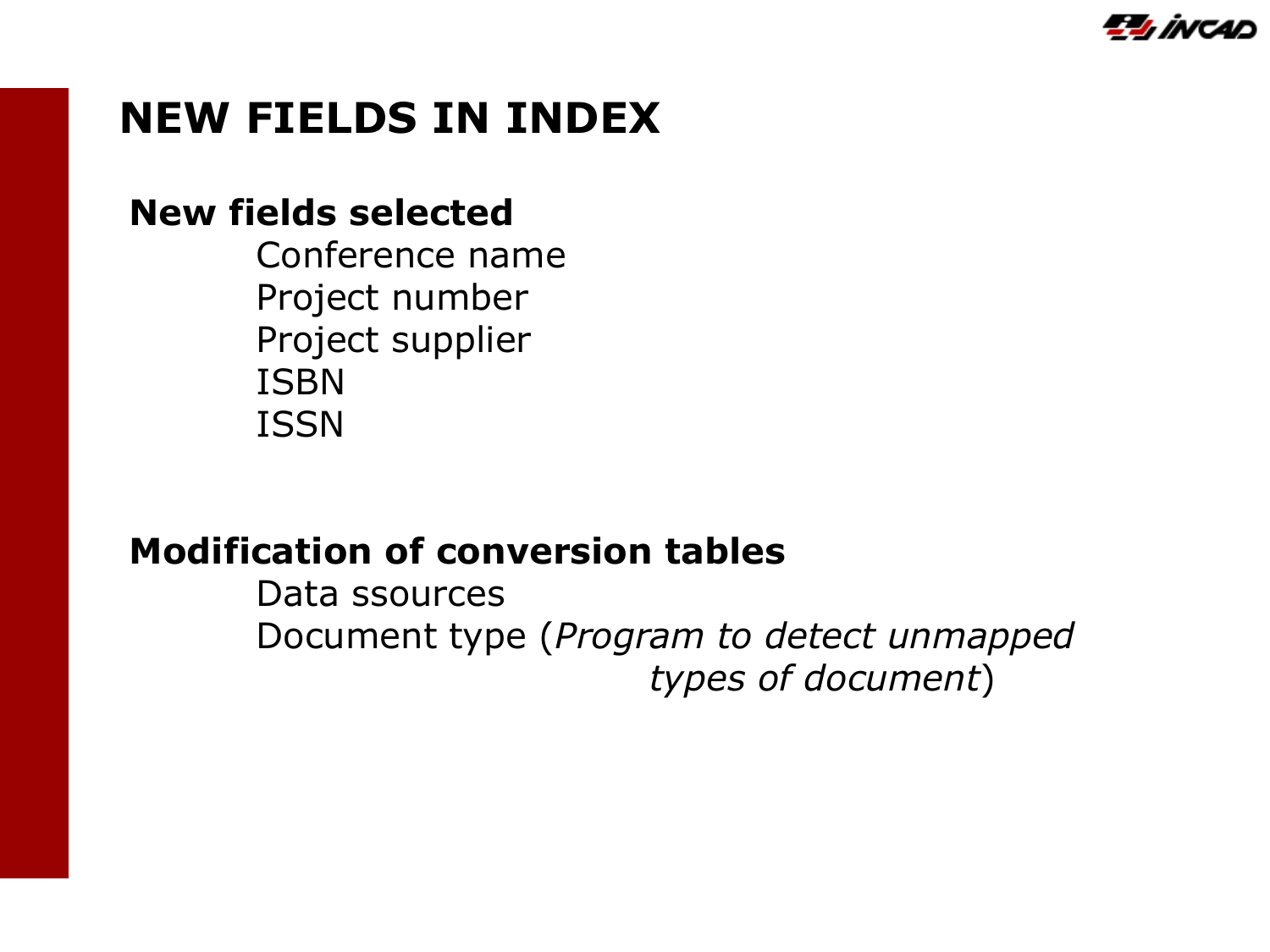

# **DUPLICATE DETECTOR**

• Intended for the analysis of duplications across sources  **x** duplications are mainly in one source

#### • **1. Duplications within the source**

- List of duplicate records
- Correction of data within the source
- Reindexing

### • **2. Duplications across sources**

• grouping into one search result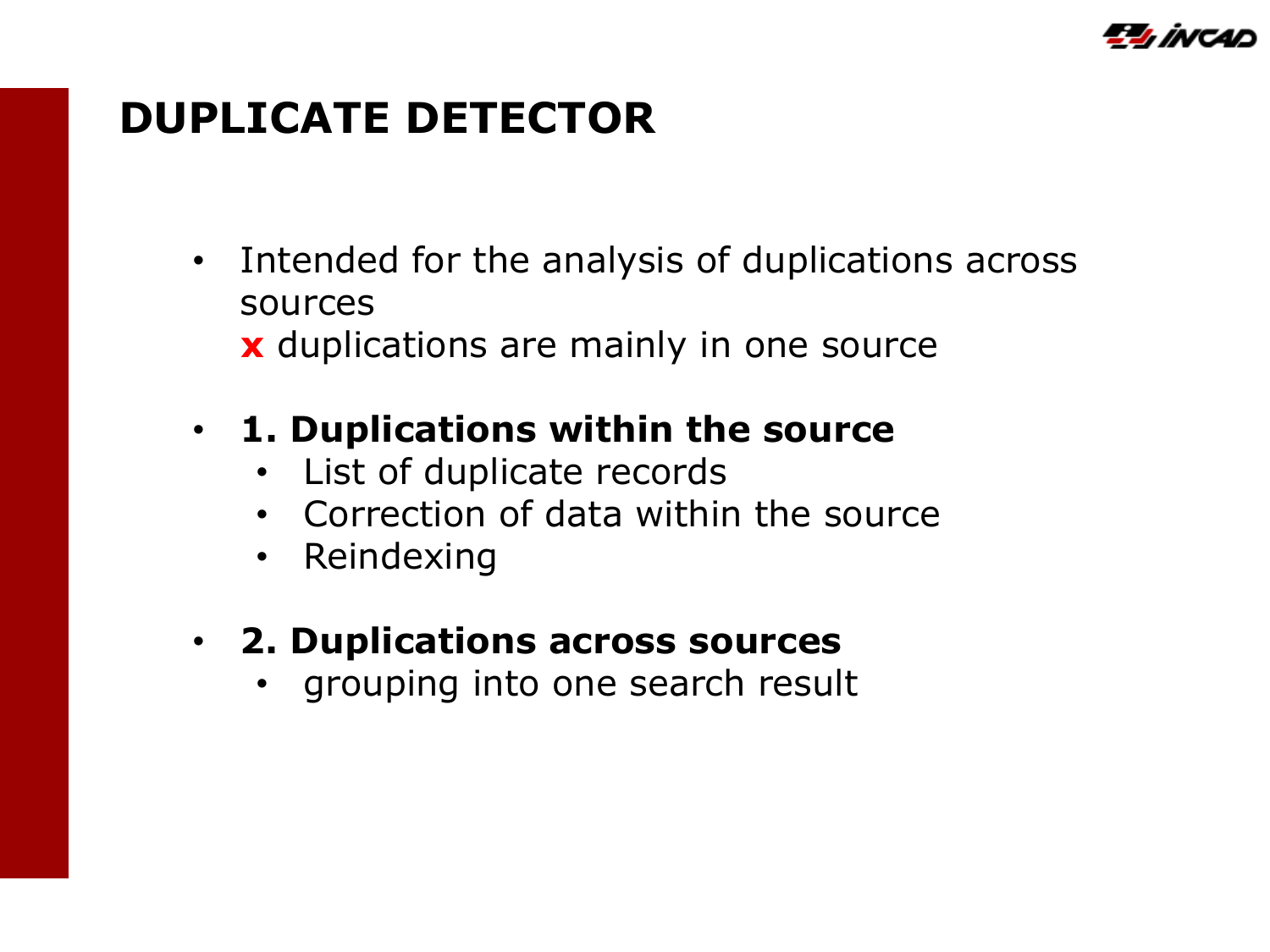

# **DUPLICATE DETECTOR**

Duplicate estimation based on:

- 1. All metadata outside of unique identifiers
- 2. Subset of metadata
- 3. With "optimized" fields (length restriction and removed diacritics)

 AUTOR\_20, TITLE\_50, TITLE2\_50, TITLE3\_50, DATA<sub>20</sub>, TITLE4\_50, ZDROJORIG\_50 **SHA**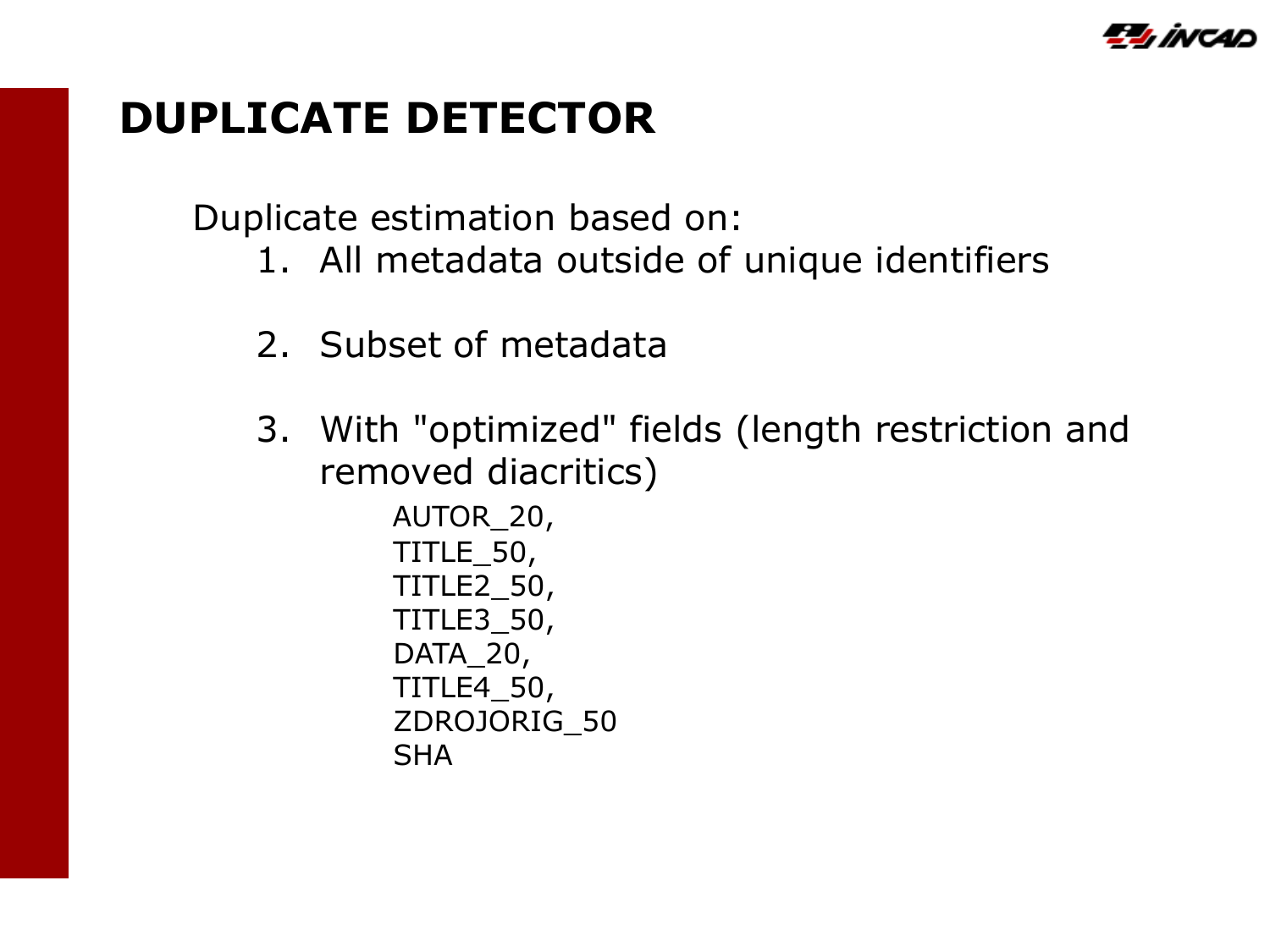

# **DUPLICATE DETECTOR - Parameters**

#### What will be compared? In what sources?

#### **Duplicates analyzer**

| Select fields for duplicate detection                                                                                                                                                                                                                                                                                 | Select datasource                                                                                                                                                                                                                                                                                                                                                                                                                                                                                                         |
|-----------------------------------------------------------------------------------------------------------------------------------------------------------------------------------------------------------------------------------------------------------------------------------------------------------------------|---------------------------------------------------------------------------------------------------------------------------------------------------------------------------------------------------------------------------------------------------------------------------------------------------------------------------------------------------------------------------------------------------------------------------------------------------------------------------------------------------------------------------|
| $\Box$ all                                                                                                                                                                                                                                                                                                            | invenio.nusl.cz                                                                                                                                                                                                                                                                                                                                                                                                                                                                                                           |
| $\square$ AUTOR<br>AUTOR 20<br>L CISLOPROJEKTU<br>$\square$ DATA<br>$\Box$ DATA_20<br><b>DOCDATETIME</b><br>$\Box$ ISBN<br>$\Box$ ISSN<br>LI NAZEVKONFERENCE<br><b>E POSKYTOVATELPROJEKTU</b><br>$\overline{V}$ SHA<br>$\square$ TITLE<br>$\Box$ TITLE2 50<br>$\Box$ TITLE3 50<br>$\Box$ TITLE4 50<br>$\Box$ TITLE 50 | narodohospodarsky_ustav<br>orientalni ustav<br>parazitologicky_ustav<br>prague college<br>psychologicky ustav<br>slovansky ustav<br>sociologicky ustav<br>univerzita karlova v praze<br>ustav_analyticke_chemie<br>ustav anorganicke chemie<br>ustav_archeologicke_pamatkove_pece_severozapadnich<br>ustav biologie obratlovcu<br>ustav chemickych procesu<br>ustav dejin umeni<br>ustav_experimentalni_botaniky<br>ustav experimentalni mediciny<br>ustav_fotoniky_a_elektroniky<br>ustav fyzikalni chemie j heyrovskeho |
| $\square$ ZDROJORIG_50                                                                                                                                                                                                                                                                                                | ustav fyziky atmosfery<br>ustav fyziky materialu                                                                                                                                                                                                                                                                                                                                                                                                                                                                          |

Minimal  $2 \times$  occurrence to recognize duplicate

Detect duplicates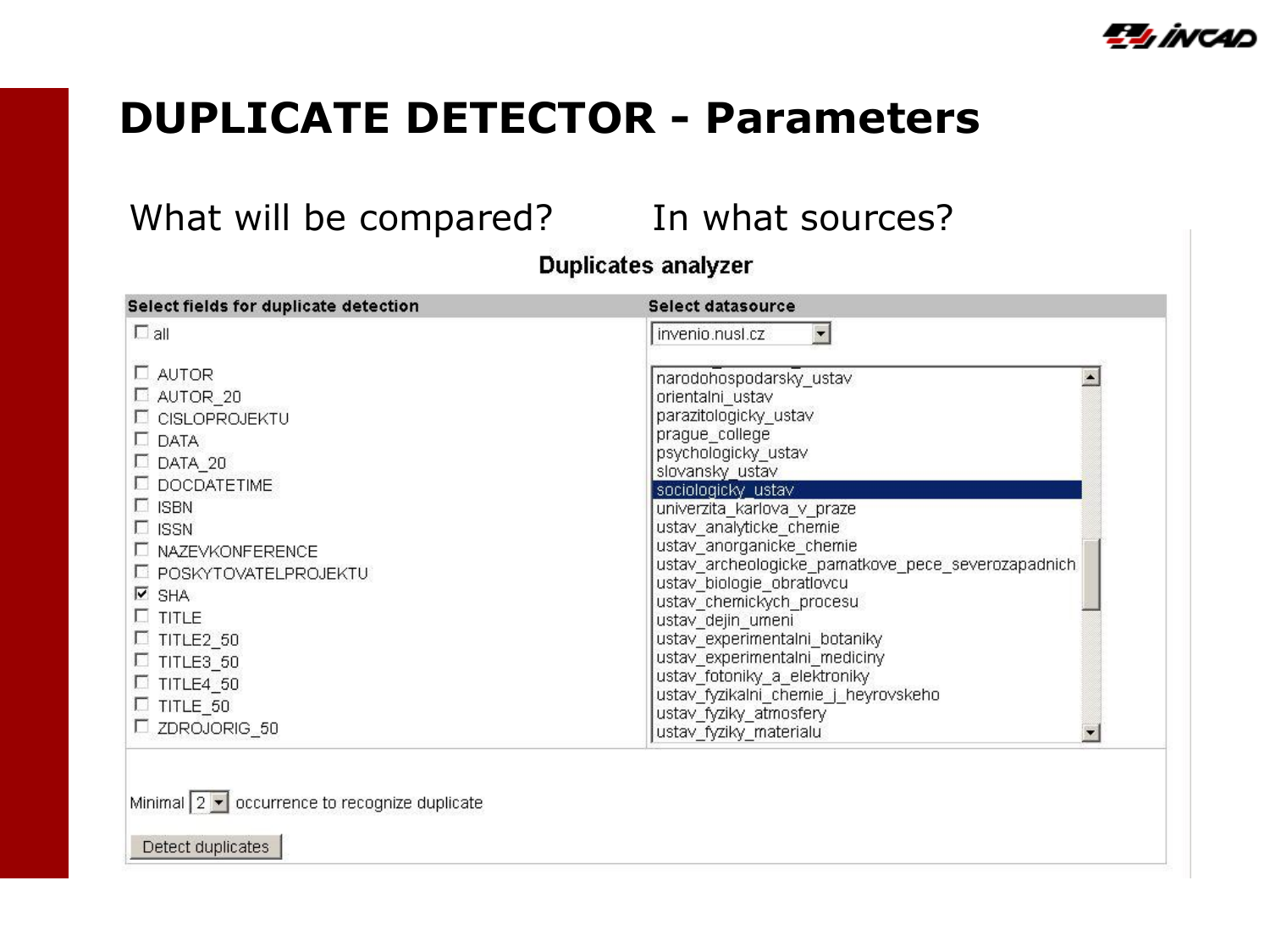# **DUPLICATE DETECTOR – Query results**

#### **Suggested duplicates**

Total records in duplicate DB: 1502

#### **Using fields: SHA**

Datasource: where url like '%invenio.nusl.cz%' **Source:** and zdrojorig 50 = 'sociologicky ustav' Minimale occurrence to be duplicate: 2

| Source           | <b>Title</b>            | <b>URLs</b>                                                                                                                                                                                                                                                                                                                                                                                                                                                                                     |
|------------------|-------------------------|-------------------------------------------------------------------------------------------------------------------------------------------------------------------------------------------------------------------------------------------------------------------------------------------------------------------------------------------------------------------------------------------------------------------------------------------------------------------------------------------------|
|                  |                         | show on www.nusl.cz, invenio.nusl.cz:24137,<br>invenio.nusl.cz:24138, invenio.nusl.cz:24139,<br>invenio nusl cz: 24140                                                                                                                                                                                                                                                                                                                                                                          |
|                  |                         | show on www.nusl.cz. invenio.nusl.cz:24109.<br>invenio.nusl.cz:24111, invenio.nusl.cz:24112,<br>invenio nusl.cz: 24113                                                                                                                                                                                                                                                                                                                                                                          |
|                  | situací                 | show on www.nusl.cz, invenio.nusl.cz:24132,<br>invenio.nusl.cz:24134, invenio.nusl.cz:24135,<br>invenio nusl cz: 24136                                                                                                                                                                                                                                                                                                                                                                          |
|                  | parlamentní opozice v Č | show on www.nusl.cz, invenio.nusl.cz:24245,<br>invenio.nusl.cz:24246                                                                                                                                                                                                                                                                                                                                                                                                                            |
|                  |                         | show on www.nusl.cz, invenio.nusl.cz:24123,<br>invenio.nusl.cz:24124                                                                                                                                                                                                                                                                                                                                                                                                                            |
|                  |                         | show on www.nusl.cz, invenio.nusl.cz:24025,<br>invenio.nusl.cz:24117                                                                                                                                                                                                                                                                                                                                                                                                                            |
|                  |                         | show on www.nusl.cz, invenio.nusl.cz:24089,<br>invenio.nusl.cz:24090                                                                                                                                                                                                                                                                                                                                                                                                                            |
|                  |                         | show on www.nusl.cz, invenio.nusl.cz:24281,<br>invenio.nusl.cz:24284                                                                                                                                                                                                                                                                                                                                                                                                                            |
| <b>CountDate</b> |                         | 01.01.2001 sociologicky_ustav Popularita politiků<br>01.01.2002 sociologicky ustav Spokojenost s politickou situací<br>01.01.2001 sociologicky ustav Spokojenost s celkovou politickou<br>01.01.2003 sociologicky_ustav Hodnocení činnosti vlády a<br>01.01.2001 sociologicky ustav Důvěra ústavním institucím<br>01.01.2002 sociologicky_ustav Důvěra ústavním institucím<br>01.01.2001 sociologicky_ustav Občané k ekologii<br>01.01.2003 sociologicky_ustav Spokojenost s politickou situací |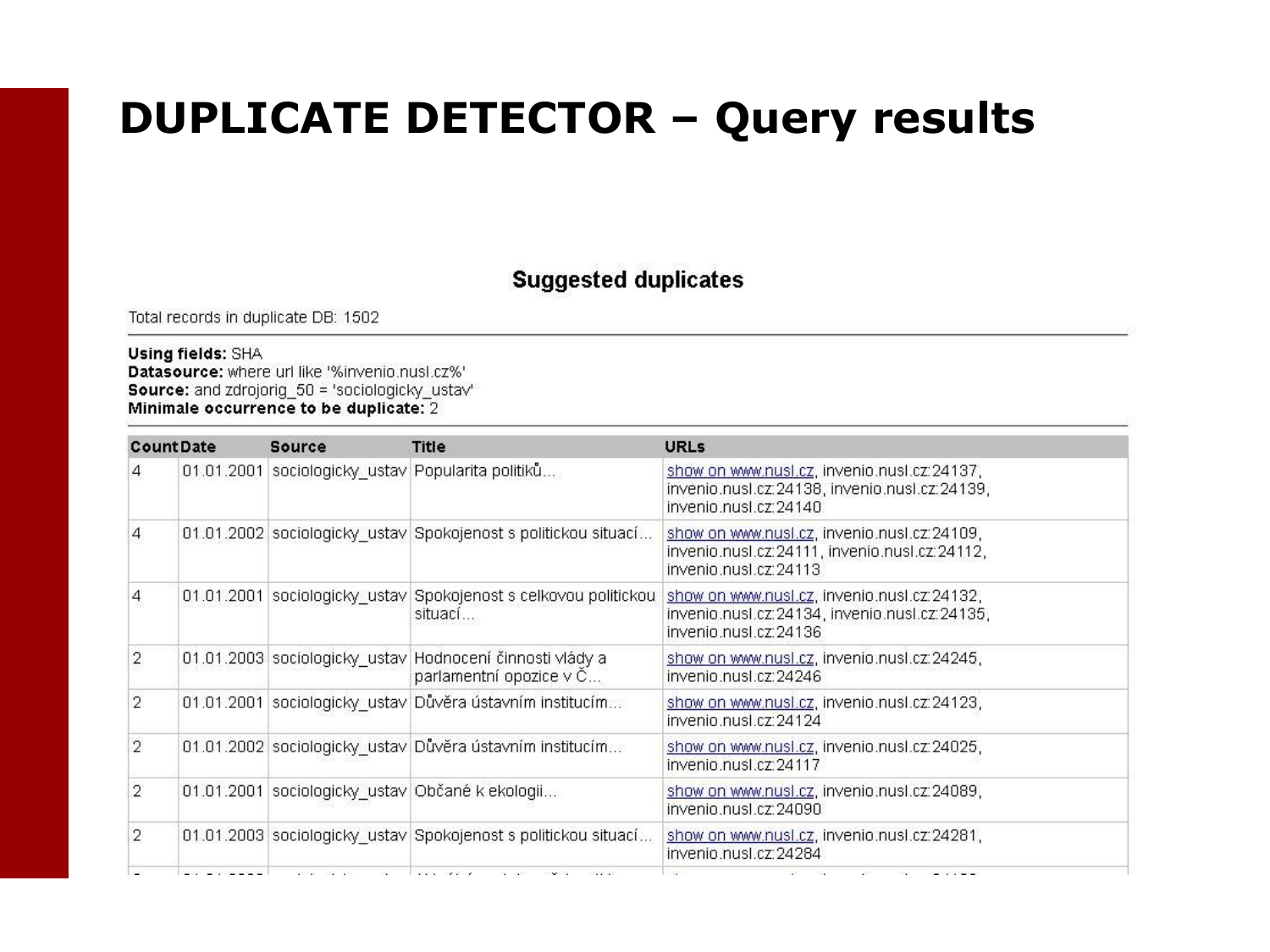# **DUPLICATE DETECTOR – Reviewing records**

- Duplicate
- Failure of metadata
- Change the search parameters

|                                                                                                                                                                                       | NÁRODNÍ ÚLOŽIŠTĚ ŠEDÉ<br>fql:or(urls:string("invenio.nusl.cz:24137"), url C                                                                                                     |                                           |
|---------------------------------------------------------------------------------------------------------------------------------------------------------------------------------------|---------------------------------------------------------------------------------------------------------------------------------------------------------------------------------|-------------------------------------------|
|                                                                                                                                                                                       | Věda a výzkum (4)<br><b>Skolství</b><br>Státní správa<br><b>Kultura</b><br>Ostatní                                                                                              |                                           |
| Použitá omezení (1)                                                                                                                                                                   | Počet nalezených dokumentů: 4                                                                                                                                                   |                                           |
| $\mathbf x$<br>fgl:or(urls:string("invenio.nusl.cz:24137")<br>urls:string("invenio.nusl.cz:24138"),<br>urls:string("invenio.nusl.cz:24139"),<br>urls:string("invenio.nusl.cz:24140")) | Popularita politiků<br>Popularita politiků<br>$\circ$<br>$\cup$<br>Glasová, Alice<br>Sociologický ústav 2001<br>$\circ$<br>Popularita politiků<br>Ponularita nolitiků<br>$\Box$ | Glasová, Alice<br>Sociologický ústav 2001 |
| zrušit všechna omezení                                                                                                                                                                | Popularita politiků                                                                                                                                                             | Alice<br>v2001                            |
| Klíčová slova                                                                                                                                                                         | Glasová, Alice<br>$2001$ český<br>Početr                                                                                                                                        |                                           |
| confidence (4)<br>czech republic (4)<br>politician (4)                                                                                                                                | klíčová slova: politician; confidence; czech republic<br>Dostupné na jednotlivých ústavech AV ČR                                                                                |                                           |
|                                                                                                                                                                                       |                                                                                                                                                                                 |                                           |